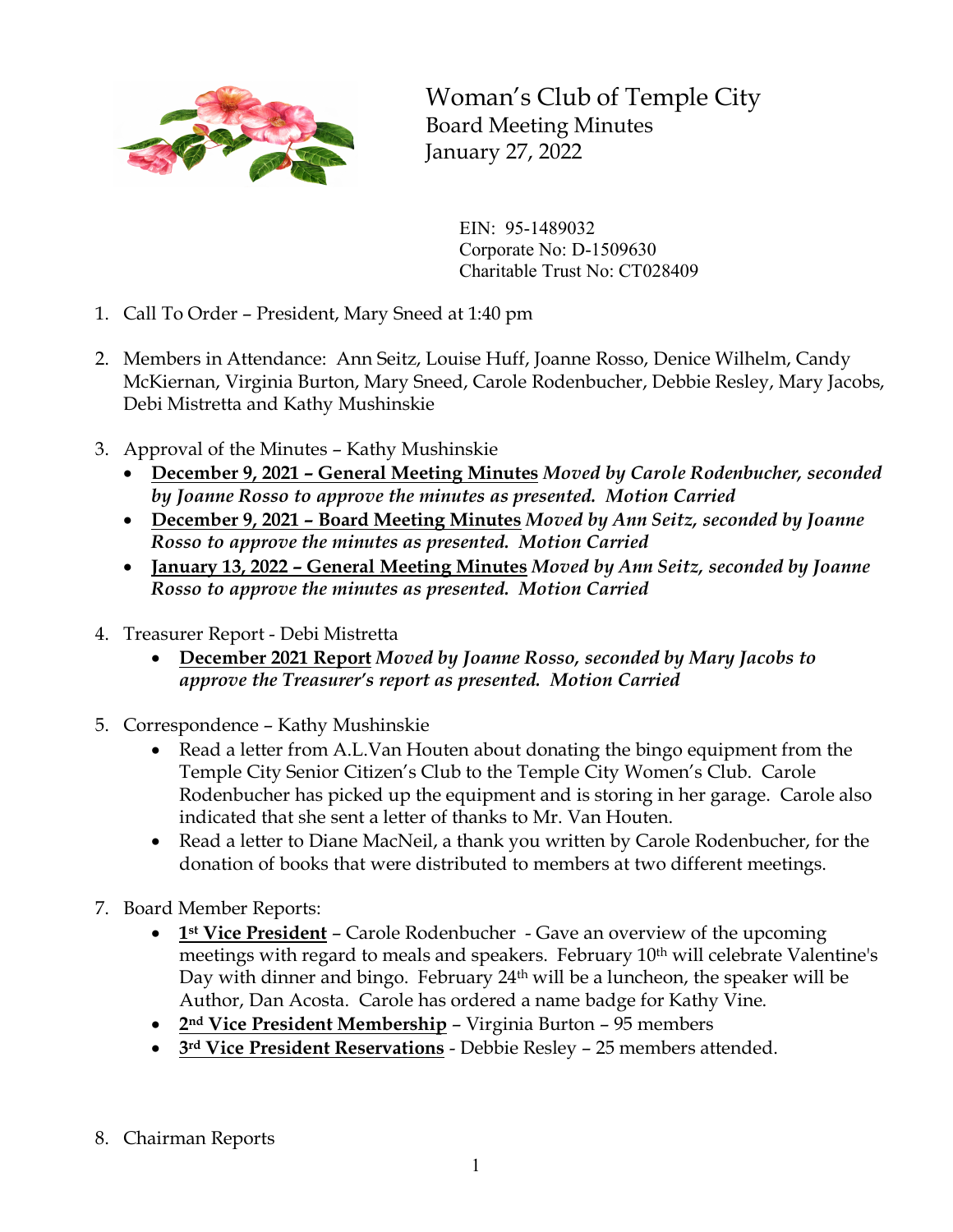- Sunshine Fund *–* Joanne Rosso asked is she should be sending cards, or making announcements about members who have passed away or are ill. Consensus was to send cards.
- Lunch Coordinator Louise Huff has a concern about carts purchased by the Temple City Woman's Club being used by anyone who rents the Historical Society Hall as they are not kept clean properly and may become damaged. Debi Mistretta will provide large sheets to cover the carts to keep them clean and a note will be attached asking that only TC Woman's Club members may use these carts. Louise also reported that there were six flower arrangements donated by Kathryn Bradley; one was given as a thank you to William Man, one was left, \$80 went to the club for the sale of the other four.
- Parliamentarian Ann Seitz no report.
- Philanthropy Candy McKiernan and Denice Wilheim, no report.
- 9. Old Business
	- **501(c)3** Joanne Rosso still working on this with Kim Sickles about changing our nonprofit status.
	- **Legal Documents** Each time the Treasurer, Debi Mistretta, goes to Chase Bank she will inquire if a safe deposit box is available.
- 10. New Business
	- Mary asked the question, do we continue with the meeting times from this year and the consensus was to continue as stated in the Yearbook for the remainder of this year. Should be addressed with the new Board. A suggestion to add something to the membership flyer about the members preference for day or night meetings.
	- How do we handle RSVP's in light of COVID, last minute cancellations, members who wish to attend but not eat. **Mary Jacobs moved, seconded by Carole Rodenbucher to request a \$5 donation to offset the cost of the meal, and the hall rental if they have RSVP'd and don't show up, or if they don't eat.** *Motion Carried*. Debbie Resley will send out the RSVP list to members prior to the meetings as a reminder.
	- Target gift cards will be purchased as a thank you to guest speakers.
	- Mary Sneed reported that Paulianne Werthwein texted her that the family would appreciate a donation to the Temple City Library in her mother's name, LaVerne Allocci. LaVerne was a longtime member. Debi Mistretta will take care of donating a large print book and will have a name plate installed. Mary will check with the Camellia Festival committee about a donation in the name of Grace Campos, another longtime member.

## 11. **Ratify the Actions of the Treasurer** - Debi Mistretta

- **Ann Seitz moved, Joanne Rosso seconded to ratify the actions of the Treasurer as presented.** *Motion Carried*
- 12. **Pay the Bills** Debi Mistretta

#1625 Decco for name badge #1626 \$ 307.59 Carole Rodenbucher, for food for today from Orange Chicken. **Moved by Debi Mistretta, seconded by Joanne Rosso to pay the bills***. Motion Carried.*

13. Announcements – None Meeting adjourned at 2:45 pm